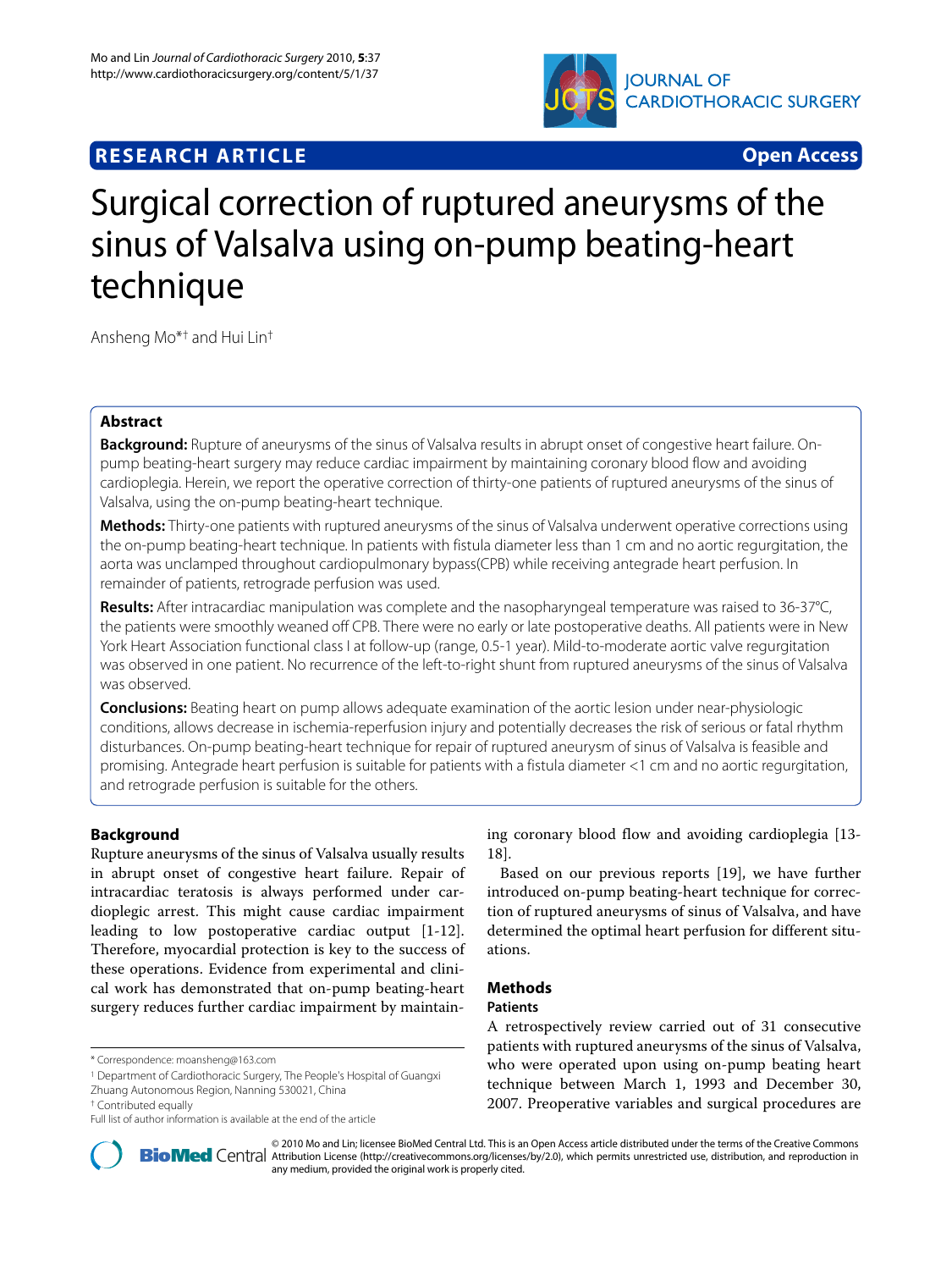## **Table 1: Patient Characteristics**

| Variable                            | $N(n = 31)$         | <b>Variable</b>                             |
|-------------------------------------|---------------------|---------------------------------------------|
| Male/female                         | 23/8                | Surgical approach                           |
| Age (years)                         | $26.06 \pm 6.71$    | <b>RA</b>                                   |
| Time interval between onset         | $137.97 \pm 159.73$ | <b>RV</b>                                   |
| of symptoms and operation<br>(days) |                     | Ao                                          |
| Fistula                             |                     | $Ao+RV$                                     |
| NS-RA                               | 4                   | Techniques for repair                       |
| RS-RA                               | 9                   | Simple closure                              |
| <b>RS-RV</b>                        | 18                  | Patch closure                               |
| Diameter of the fistula             |                     | Coexistent lesion correction                |
| $\leq$ 1 cm                         | 28                  | Simple closure<br>ventricular septal defect |
| $>1$ cm<br>NYHA functional class    | 3                   | Patch closure ventricular                   |
|                                     |                     | septal defect                               |
| Ш                                   | 6                   | Aortic valvuloplasty                        |
| Ш                                   | 10                  | Aortic valve<br>replacement                 |
| IV                                  | 15                  |                                             |
| Coexistent lesion                   |                     | Right ventricular<br>outflow construction   |
| Ventricular septal defect           | 9                   | Radical resection                           |
| Aortic regurgitation                | 7                   | subaortic stenosis                          |
| Subaortic stenosis                  | 1                   | The time of cardiopulmonary                 |
| Right ventricular outlet            | 1                   | bypass                                      |
| stenosis                            |                     | Method for perfusing the                    |

NYHA = New York Heart Association, LV = left ventricle, RA = right atrium, RV = right ventricle, NS = noncoronary sinus of Valsalva, RS = right coronary sinus of Valsalva

summarized in Tables 1 and 2, respectively. The study was approved by the Institutional Human Ethics Committee, and all patients gave consent for the procedure.

### **Operative procedure**

Surgical repair was performed using CPB via a median sternotomy on a beating heart with mild hypothermia (32-34°C). The technique of CPB and heart perfusion is reported in our previous study [\[13](#page-3-2)]. In brief, cardiopulmonary bypass was instituted via double atrial and aortic cannulation. During antegrade heart perfusion, the pressure of the proximal segment of the aortic root was maintained at 50-80 mmHg. During retrograde heart perfusion, a flow rate of 200-300 mL/min, together with a coronary sinus pressure of 45-60 mmHg was maintained.

In patients with fistula diameter less than1 cm and no aortic regurgitation, the aorta was unclamped throughout CPB. Antegrade heart perfusion was performed via the arterial cannula. During the procedure, the communication between aorta and chamber was obliterated using finger, followed in a Foley catheter, inflated with water. The techniques used to close the ruptured orifice

| Surgical approach                                      |                   |  |  |
|--------------------------------------------------------|-------------------|--|--|
| RA                                                     | 9                 |  |  |
| <b>RV</b>                                              | 15                |  |  |
| Ao                                                     | 4                 |  |  |
| $Ao+RV$                                                | 3                 |  |  |
| Techniques for repair                                  |                   |  |  |
| Simple closure                                         | 14                |  |  |
| Patch closure                                          | 17                |  |  |
| Coexistent lesion correction                           |                   |  |  |
| Simple closure<br>ventricular septal defect            | 5                 |  |  |
| Patch closure ventricular<br>septal defect             | 4                 |  |  |
| Aortic valvuloplasty                                   | 1                 |  |  |
| Aortic valve<br>replacement                            | 6                 |  |  |
| Right ventricular<br>outflow construction              | 1                 |  |  |
| Radical resection<br>subaortic stenosis                | 1                 |  |  |
| The time of cardiopulmonary<br>bypass                  | $60.26 \pm 21.86$ |  |  |
| Method for perfusing the<br>coronary vasculature       |                   |  |  |
| Antegrade perfusion                                    | 22                |  |  |
| Retrograde perfusion                                   | 9                 |  |  |
| The time of cross-clamping<br>for retrograde perfusion | $42.50 \pm 12.47$ |  |  |

 $N(n = 31)$ 

LV = left ventricle,  $RA =$  right atrium,  $RV =$  right ventricle,  $Ao =$ aorta

and ventricular septal defect in the beating heart were similar to those using cardioplegic arrest.

In patients with fistula diameter greater than 1 cm, who also had aortic regurgitation, retrograde perfusion was used; the perfusate from CPB was delivered via a catheter, at a flow rates of 200-300 mL/min, and pressure of 45-60 mmHg. During retrograde perfusion, a Foley catheter was not required to stop flow in the shunt. An aortotomy was performed to close the aneurysms and repair the aortic valve, as is performed in arrested hearts. After the intracardiac procedures were completed, standard de-airing maneuvers were emplyed. Transesophageal echocardiography(TEE) evaluated the condition of the aortic valve during the procedures. Perfusion adequacy was monitored by electrocardiography, blood returning from the coronary ostia, and myocardial color. After completion of the intracardiac manipulation, the nasopharyngeal

#### **Table 2: Procedures Performed**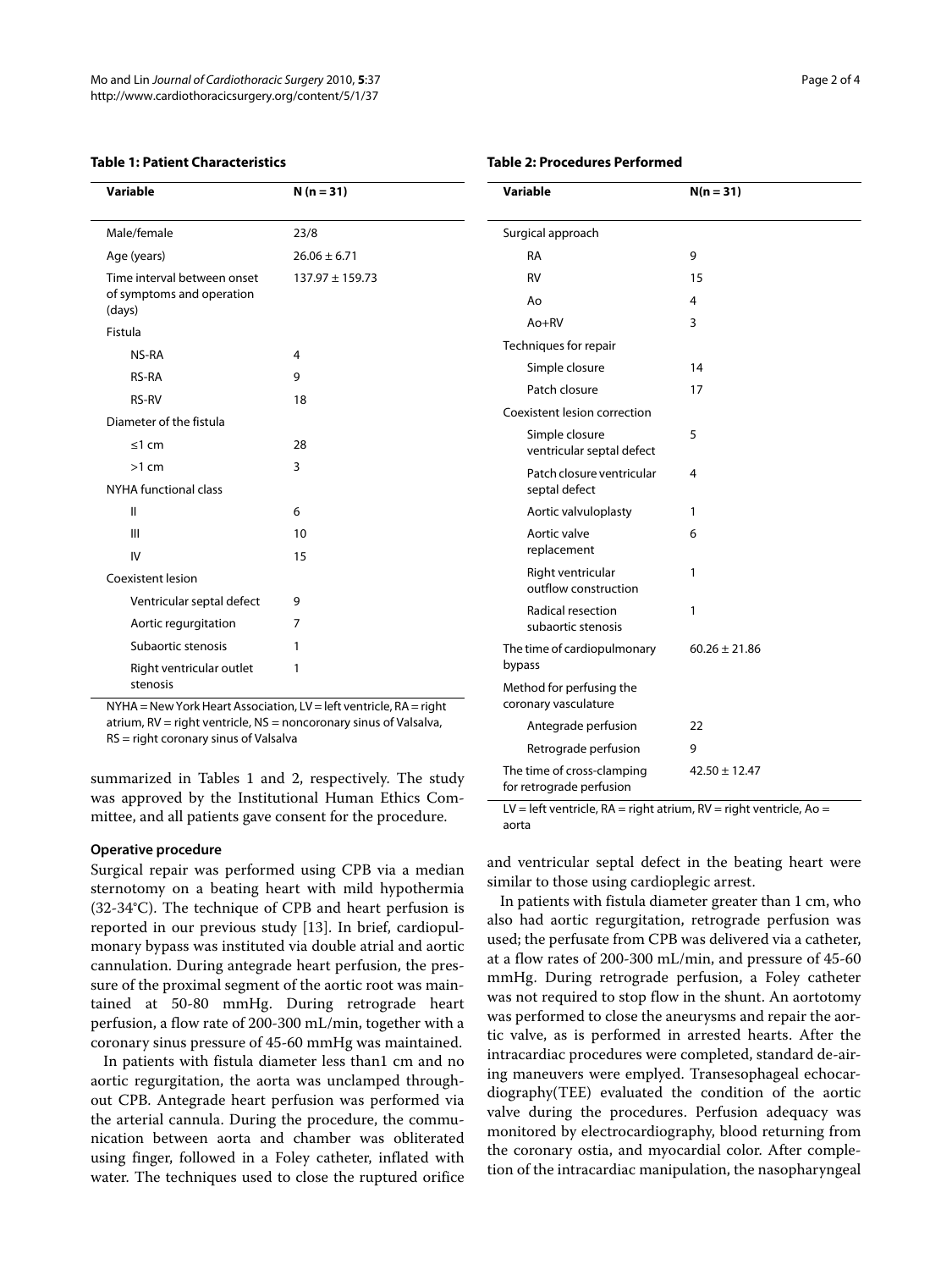temperature was raised to 36-37°C, and weaning from CPB was initiated.

Aortic valve replacement and ventricular septal defect repair using this technique have been explained in our previous study [[13\]](#page-3-2). Aortic valvuloplasty, right ventricular outflow construction, and radical resection of subaortic stenosis were performed as in arrested hears.

## **Results**

There were no early or late deaths. All patients were in New York Heart Association (NYHA) functional class I at late follow-up (range, 0.5-1 year). Mild-to-moderate aortic valve regurgitation was observed in one patient. There was no recurrence of left-to-right shunt from the ruptured aneurysms of the sinus of Valsalva or aortic regurgitation due to sinus of Valsalva distortion.

## **Discussion**

Mean survival rate of patients with ruptured aneurysms of the sinus of Valsalva is 1-2 years. Congestive heart failure is known to be the main cause of death [[20\]](#page-3-5). Hence, the presence of left-to-right shunt caused by ruptured aneurysms of the sinus of Valsalva is an indication for surgical intervention. Presence of congestive heart failure suggests a large shunt, and warrants urgent operation. Conventional myocardial protection strategies may further impair left ventricular function due to ischemia-reperfusion injury. This is particularly so in patients with additional cardiac abnormalities that are concomitantly corrected with ruptured aneurysms of the sinus of Valsalva. Therefore, better myocardial protection strategies are very important in patients with congestive heart failure or coexistent lesions. On-pump beating-heart surgery is characterized by avoidance of ischemia-reperfusion injury and cardioplegia [[13-](#page-3-2)[19\]](#page-3-4). It may benefit to patients with ruptured aneurysms of the sinus of Valsalva. In our study, all operations were performed on a beating heart. There was no postoperative low cardiac output syndrome or serious arrhythmias.

During on-pump beating-heart surgery, perfusion road was determined on the basis of coexistence of aortic regurgitation or diameter of the fistula. In patients with aortic regurgitation or in whom the diameter of the fistula was >1 cm, retrograde perfusion was used. In other patients, antegrade perfusion was used. In our study, retrograde perfusion was used in nine patients, and antegrade perfusion was used in twenty two patients. During retrograde perfusion, the shunt was obliterated after the aorta was cross-clamped, and a bloodless field was obtained. However, during antegrade perfusion, to obtain a bloodless field, a Foley's catheter was inflated with water across the shunt temporarily. Patients with combined lesions of ventricular septal defect and aortic regurgitation were easily treated using on-pump beatingheart technique. TEE was used to evaluate the aortic valve during the procedures and to guide de-airing. Antegrade perfusion is more physiological than retrograde perfusion, and retrograde perfusion does not provide adequate protection to the hypertrophied heart in an empty and beating state [\[21\]](#page-3-6). Nevertheless, the postoperative recovery of patients using retrograde perfusion in the present and other studies [[22](#page-3-7)-[24\]](#page-3-8) was excellent. Besides, surgical correction of ruptured aneurysms with antegrade perfusion is technically a little more demanding than with retrograde perfusion because of the higher pressure of the proximal segment of the aortic root and the large shunt. Thus, in the patients with a fistula diameter >1 cm, retrograde perfusion was used.

The surgical approach for closure of a ruptured aneurysm of the sinus of Valsalva was determined on the basis of its position and coexistent lesions. In patients without coexistent cardiac lesions, the fistulae were repaired within the chamber into which they ruptured. There are three approaches to repair ruptured aneurysms of the sinus of Valsalva: via the terminal chamber, via the aortic root, and via a combined approach. Transaortic repair of ruptured aneurysms of the sinus of Valsalva may cause postoperative aortic regurgitation as a result of progressive distortion of the aortic sinus geometry [\[25\]](#page-3-9). However, others propose that a combined approach offers more advantages. Thus meticulous closure of the fistula as well as effective myocardial protection via cardioplegic arrest may decreased the incidence of late aortic insufficiency [[4](#page-3-10)[,26](#page-3-11)[,27](#page-3-12)]. However, with on-pump beating-heart surgery, the advantages offered by the combined approach were achieved using TEE. The condition of the aortic valve could be evaluated under near-physiological conditions. In patients without associated aortic regurgitation, repairs were performed via the cardiac chamber into which rupture occurred. In patients with associated aortic regurgitation, closure of the aneurysms and aortic valve surgery were performed via the aortotomy approach. In patients with associated ventricular septal defect, a right ventricular incision was required.

The limitations of the study are (1) this was a cohort study performed at one institution, without a control group of patients. Other clinics might have different experiences, (2) this was a retrospective study and the different results among patients could represent preferences of the surgeons and anesthesiologists. This could have influenced the morbidity and long-term functional status, and (3) there was a relatively short follow-up period. Longer follow-up period may reveal the durability of this procedure performed on the beating heart.

## **Conclusion**

Beating heart on pump allows adequate examination of the aortic lesion under near-physiologic conditions,